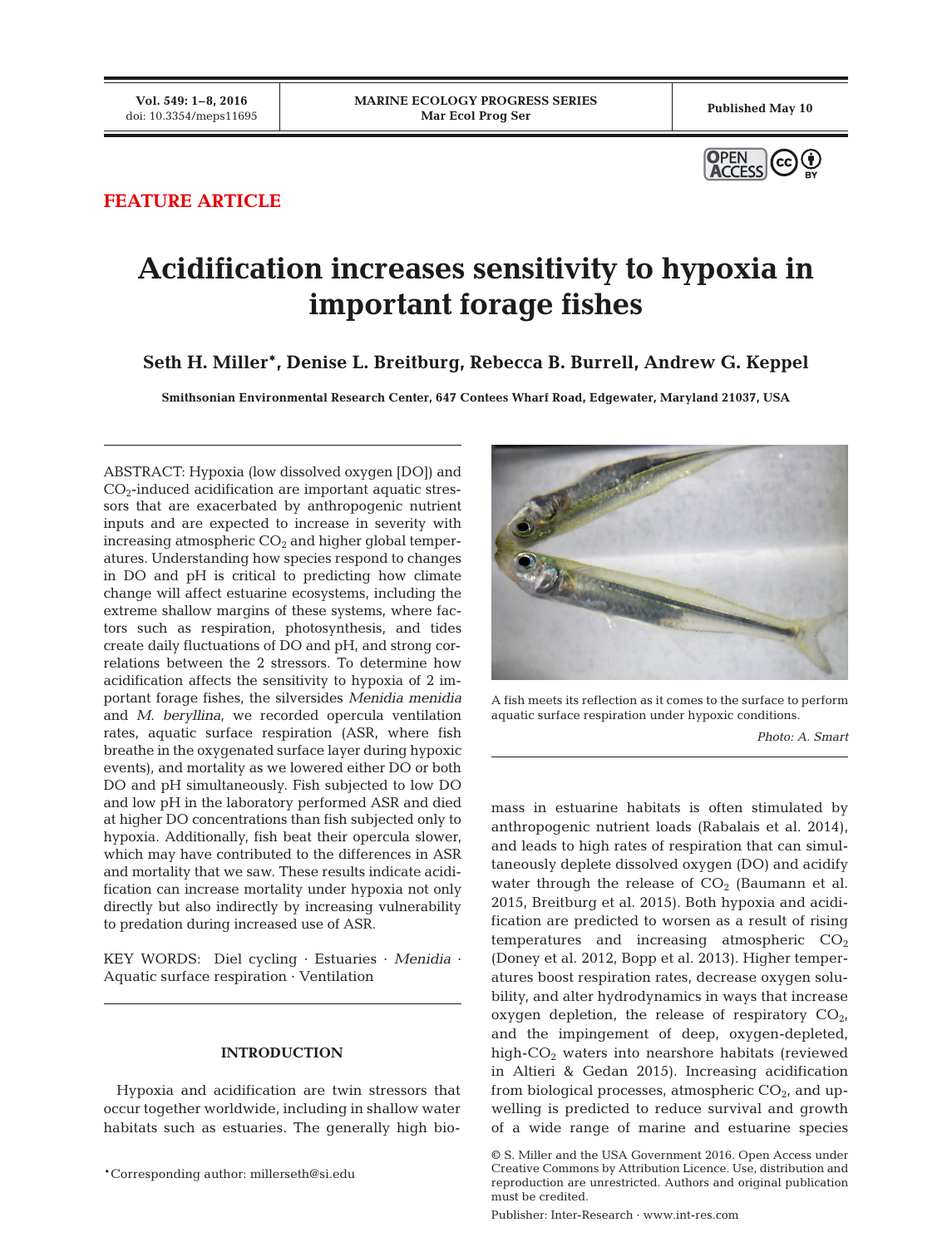(Kroeker et al. 2010), and alter respiration-driven relationships between DO and  $CO<sub>2</sub>$  concentrations (one molecule of  $CO<sub>2</sub>$  produced for each molecule of  $O<sub>2</sub>$  consumed), including in estuaries and the nearshore (Melzner et al. 2013). As hypoxic zones expand and pH simultaneously declines, understanding how these stressors interact is crucial (Frieder et al. 2012, Gobler et al. 2014).

Although hypoxia in some habitats persists for days to millennia (or even longer in the deep ocean), DO concentrations can fluctuate rapidly and repeatedly in the shallow waters of both marine and freshwater systems. In shallow estuarine waters, for example, day− night patterns of the net balance between photo synthesis and respiration, tides, weather, and restricted circulation can result in a large amplitude of fluctuations in DO and pH on diel or tidal cycles (Tyler & Targett 2007, Baumann et al. 2015, Burrell et al. 2016). In some cases, DO can decline from near air-saturated to severe hypoxia concentrations in just a few hours, and pH fluctuations tend to be correlated (see Fig. 1).

Both hypoxia and acidification can cause a wide range of negative effects in aquatic organisms, ranging from mortality to altered behaviors (Rosa & Seibel 2008, Breitburg et al. 2009, Ferrari et al. 2011, Miller et al. 2012, Munday et al. 2014). Many fishes exhibit aquatic surface respiration (ASR), during which fish breathe in the relatively more oxygenated surface layer in contact with the atmosphere (Kramer & McClure 1982). Fish utilizing ASR under hypoxic conditions can survive longer than those prevented from accessing the surface layer (Smith & Able 2003, Stierhoff et al. 2003), but may experience increased risk of predation, including predation by birds that are abundant in estuarine systems (Domenici et al. 2007). Fish also alter opercular movements to increase ventilation frequency or amplitude to increase water flow over the gills in response to hypoxia (Vulesevic et al. 2006). Increasing water flow in a high  $pCO<sub>2</sub>$  environment, however, could potentially cause acidosis (Esbaugh et al. 2012) or otherwise disrupt the acid− base balance within fishes, possibly altering behaviors (Heuer & Grosell 2014, Welch et al. 2014). Understanding how fish respond to hypoxia when simultaneously exposed to acidification will provide im portant insights into how fish currently behave in hypoxic environments and how they might respond to worsened conditions under future climate change (C. J. Gobler & H. Baumann unpubl.). If acidification makes fish more sensitive to hypoxia, current regulatory minima on aquatic DO may be less protective than assumed, and acidification could have substantial direct and indirect effects on fish populations and fitness.

To investigate how acidification affects ASR, ventilation, and survival in estuarine fishes exposed to hypoxic conditions, we conducted laboratory studies using 2 ecologically important forage species, the inland silverside *Menidia beryllina* and the Atlantic silverside *M. menidia*. These species have been used extensively as model organisms in studies of fundamental concepts of evolution and ecology (Billerbeck et al. 2000, Clarke et al. 2010) and to examine chemical toxicity and the resilience of an ecosystem to abiotic stressors (Fuller et al. 2004, Brander et al. 2013, Stefansson et al. 2013). Previous work has shown that they are sensitive to acidification and hypoxia during early life stages (Baumann et al. 2012, Murray et al. 2014), and that acidification could make them more sensitive to hypoxia (DePasquale et al. 2015), though the sensitivity of adults to these stressors is unknown. We used pH targets for experimental treatments because simultaneous measurements of DO and pH are much more common in the shallow estuarine habitats we mimicked than DO and  $pCO<sub>2</sub>$  measurements. However, we estimate  $pCO<sub>2</sub>$  and discuss the likelihood that effects are driven by  $pCO<sub>2</sub>$ , rather than pH.

## **MATERIALS AND METHODS**

## **Fish collection and system parameters**

We collected adult *Menidia beryllina* (29−69 mm body length [BL]) and *M. menidia* (55−75 mm BL) in mixed schools using a 1.5 mm mesh beach seine in the Rhode and West subestuaries of Chesapeake Bay, USA under ambient conditions (Table 1) in September and October 2014 to test ASR behaviors. From April to July 2015, we collected adult *M. beryllina* (34−62 mm BL) and *M. menidia* (24−33 mm BL) in the same locations (Table 1) to test ASR behaviors; we also tested *M. beryllina* for ventilation rates. Fish were transported to the laboratory in aerated coolers and kept overnight in small schools in 75 l tanks with flow-through, aerated estuarine water from the Rhode River at the Smithsonian Environmental Re search Center (SERC), Edgewater, MD, USA.

To help characterize the carbonate system parameters during each trial, we measured total alkalinity weekly. Water samples were collected in treatment tanks using a syringe pump or off the SERC dock from a floating pump located 1 m below the water's surface. Samples were immediately syringe-filtered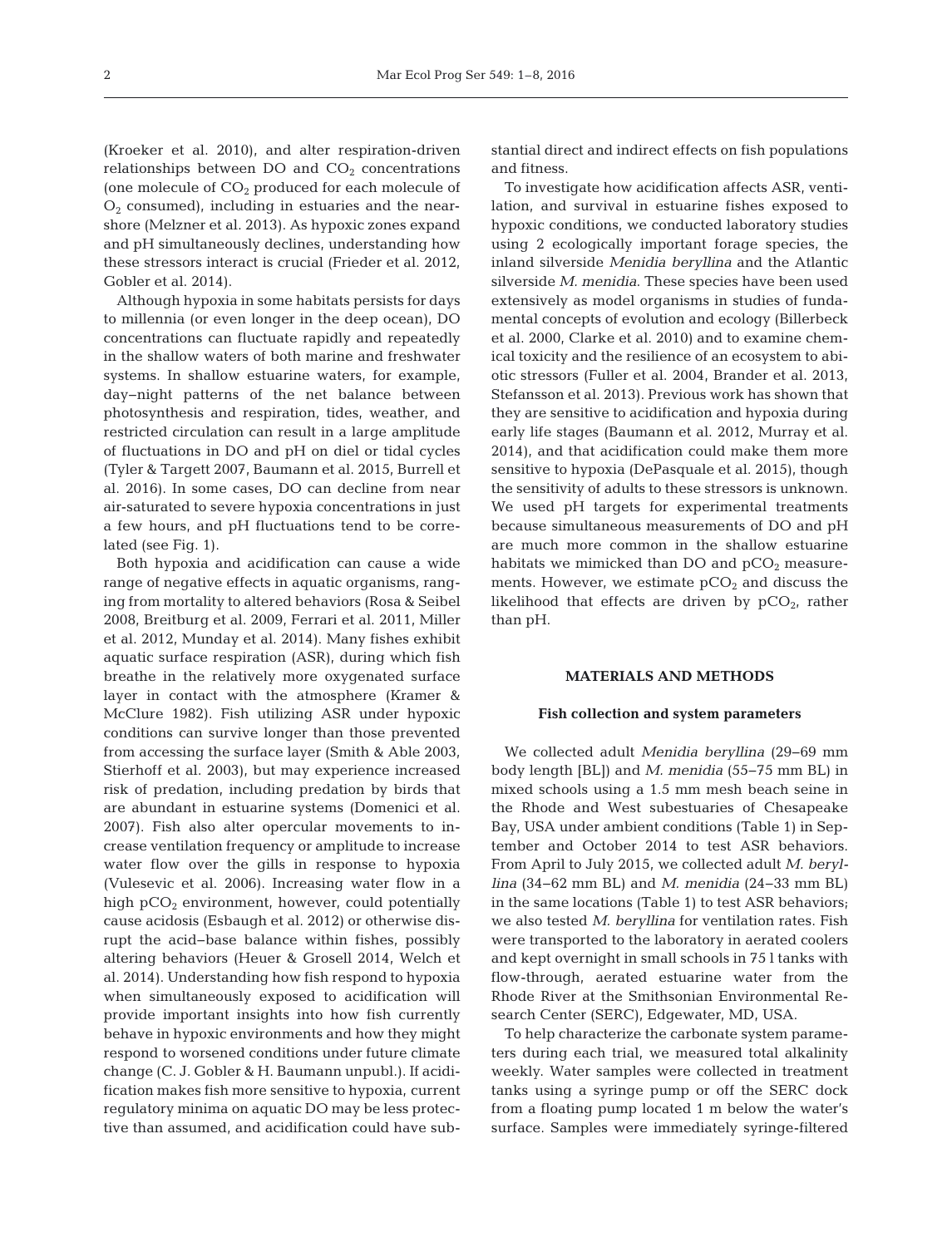|  | ٠      |   |
|--|--------|---|
|  |        |   |
|  | $\sim$ | ł |
|  |        |   |

| Table 1. Abiotic conditions and carbonate chemistry during field collections and laboratory trials using Menidia beryllina          |
|-------------------------------------------------------------------------------------------------------------------------------------|
| and M. menidia. In trials where we lowered dissolved oxygen (DO), mean low DO and mean low pH represent the mean low-               |
| est values at which fish died. No fish died in our control or pH control trials, so those mean low values represent the lowest      |
| values achieved over the duration of the trial. Conditions from field sites show the range of values recorded at sites during       |
| daytime collection trips, n = replicate aguaria (each with 3 fish) for aguatic surface respiration trials and replicate individuals |
| for ventilation trials                                                                                                              |

|                                    | Mean low<br>$DO (mq^{-1})$ | Mean<br>low pH | Salinity  | Temp.<br>$(^{\circ}C)$ | Alkalinity<br>(umol $kq^{-1}$ ) | pCO <sub>2</sub><br>$(\mu atm)$ | $\mathbf n$<br>$(M.$ beryllina) $(M.$ menidia) | $\mathbf n$ |  |
|------------------------------------|----------------------------|----------------|-----------|------------------------|---------------------------------|---------------------------------|------------------------------------------------|-------------|--|
| <b>Aquatic surface respiration</b> |                            |                |           |                        |                                 |                                 |                                                |             |  |
| 2014                               |                            |                |           |                        |                                 |                                 |                                                |             |  |
| Control                            | 7.95                       | 8.00           | $10 - 13$ | $23 - 25$              | 1524-1642                       | $390 - 454$                     | 6                                              | 3           |  |
| Control DO, low pH                 | 7.95                       | 5.95           | $10 - 13$ | $23 - 25$              | 1524-1642                       | 48955-56081                     | 12                                             | 3           |  |
| Low DO, control pH                 | 0.64                       | 8.00           | $10 - 13$ | $23 - 25$              | 1524-1642                       | $390 - 454$                     | 14                                             | 3           |  |
| Low DO, low pH                     | 0.92                       | 6.34           | $10 - 13$ | $23 - 25$              | 1524-1642                       | 19 904 - 22 807                 | 16                                             | 3           |  |
| Collection site                    | $6.5 - 8.0$                | $7.7 - 8.0$    | $11 - 12$ | $20 - 22$              |                                 |                                 |                                                |             |  |
| 2015                               |                            |                |           |                        |                                 |                                 |                                                |             |  |
| Control                            | 8.05                       | 8.02           | $7 - 9$   | $18 - 25$              | 1093-1148                       | 288-307                         | 3                                              | 3           |  |
| Control DO, low pH                 | 8.05                       | 6.54           | $7 - 9$   | $18 - 25$              | 1093-1148                       | 9299-10201                      | 3                                              | 3           |  |
| Low DO, control pH                 | 0.74                       | 8.02           | $7 - 9$   | $18 - 25$              | 1093-1148                       | 288-307                         | 17                                             | 9           |  |
| Low DO, low pH                     | 0.85                       | 6.64           | $7 - 9$   | $18 - 25$              | 1093-1148                       | 7382-8096                       | 17                                             | 9           |  |
| Collection site                    | $7.8 - 8.6$                | $7.5 - 7.8$    | $6 - 9$   | $19 - 24$              |                                 |                                 |                                                |             |  |
| <b>Ventilation</b>                 |                            |                |           |                        |                                 |                                 |                                                |             |  |
| 2015                               |                            |                |           |                        |                                 |                                 |                                                |             |  |
| Control                            | 7.98                       | 8.05           | 7.5       | 23                     | 1142                            | 286                             | 6                                              |             |  |
| Control DO, low pH                 | 7.98                       | 6.60           | 7.5       | 23                     | 1142                            | 8767                            | 6                                              |             |  |
| Low DO, control pH                 | 1.21                       | 8.05           | 7.5       | 23                     | 1142                            | 286                             | 6                                              |             |  |
| Low DO, low pH                     | 1.21                       | 6.60           | 7.5       | 23                     | 1142                            | 8767                            | 6                                              |             |  |
| Collection site                    | $7.8 - 8.6$                | $7.5 - 7.8$    | $6 - 7$   | $18 - 19$              |                                 |                                 |                                                |             |  |

through Whatman GD/X filters (pore size 0.45 µm) into 500 ml Pyrex glass bottles and stored in the dark at 4°C prior to analysis.

Total alkalinity titrations were conducted in open vessels using a Mettler Toledo T-50 autotitrator, DGi 115-SC pH sensor, PT1000 temperature sensor, and 5 ml burette with attached Inmotion Flex autosampler with waterbath rack kit and thermostat bath. Sample temperatures averaged  $25.3^{\circ}$ C  $\pm$  0.1 SE during titrations. Three Ricca high-precision NBS buffers (4.00, 7.00, 10.00) were used to calibrate the pH sensor prior to titrating samples. Total alkalinity was determined by Gran titration using 0.0998 N HCl and ~60.0 g of sample water. Sample pH was titrated to 3.0 and 14−16 points between pH 4.0 and 3.0 were used for the Gran plot. Replicates of certified reference material seawater standards provided by Scripps Institution of Oceanography were titrated alongside samples to validate our methods (with an accuracy of 1.0 µmol kg seawater<sup>-1</sup> (SW<sup>-1</sup>) and SE of ±1.9 µmol kg sw<sup>-1</sup>). Alkalinity values were combined with salinity, temperature, and pH values recorded by our system using Durafet III pH probes (Honeywell International) to determine  $pCO<sub>2</sub>$  values using the CO2SYS program (Brookhaven National Laboratory version 2.1).

## **Aquatic surface respiration (ASR)**

After overnight acclimation, fish were placed into 75 l treatment tanks in single-species groups of 3 individuals and allowed to acclimate for 1−3 h before trials began. Each treatment tank contained 2 airstones for gas delivery and was covered on 3 sides with contact paper to minimize disturbances. We ran 3 tanks of a single treatment simultaneously, and ran treatments in successive trials. We randomly as signed tanks 1 of 4 treatments: a benign control; a low pH treatment, during which we lowered pH but kept DO high; a low DO, control pH treatment; or a low DO, low pH treatment, where we lowered both stressors simultaneously.

During each trial, air,  $N_2$  gas, and  $CO_2$  gas were added using a continuous-feedback LabVIEW (National Instruments) routine receiving input from DO (Type III, Oxyguard International) and pH (Durafet III, Honeywell International) probes to control hypoxia and acidification conditions in each tank (Burrell et al. 2016). DO and pH were lowered steadily from normoxia to hypoxia until the last fish in a treatment died (approximately 2.5−3.5 h). Except for one test of pH-only effects on ASR and mortality,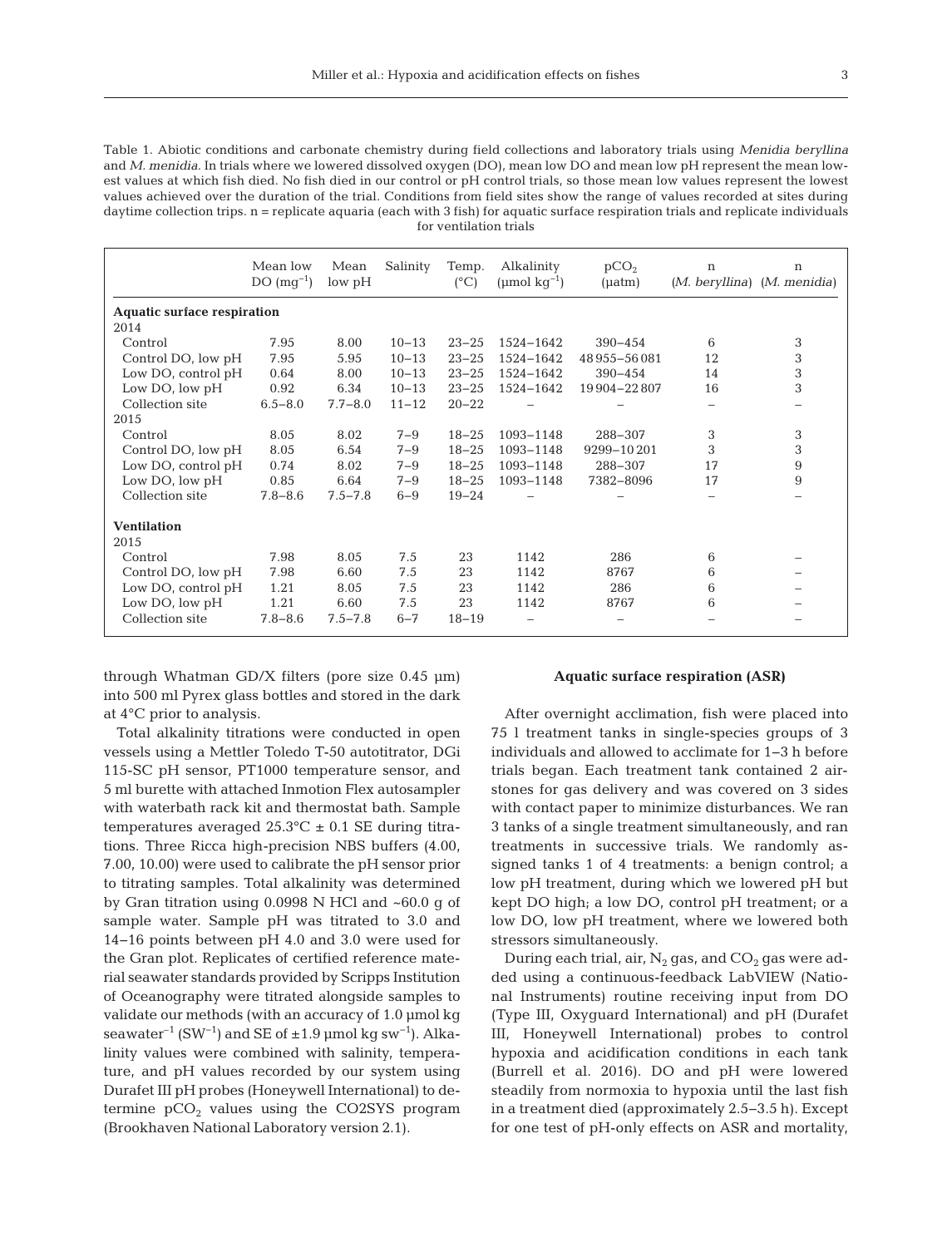our low DO and low pH values mimicked those that currently occur in the field (Table 1, Fig. 1; MDNR 2014).

As each trial started, an observer was assigned to each tank and recorded the DO and pH when each fish first performed ASR, when all 3 fish in the tank consistently performed ASR (never leaving the surface), and when each fish died (counted as cessation of operculum movement). In 2015, observers also noted when each fish lost equilibrium, to provide an additional metric to quantify how fish responded. All observers recorded data on all treatments during the experiment and remained stationary throughout the trial to avoid altering fish behavior. The metric of consistent ASR was not recorded for *M. menidia* because we found that the species usually made repeated trips



Fig. 1. Cycling of dissolved oxygen (DO) and pH in shallow mesohaline sites in Chesapeake Bay (modified from Breitburg et al. 2015, Burrell et al. 2016). (A) Four days of DO (solid line) and pH (circles) cycles in a saltmarsh creek in the Rhode River. The pattern is dominated by the tidal cycle with the steepest declines in DO and pH during nighttime ebb tides. (B) Relationship between mean daily minimum DO and mean daily minimum pH at mesohaline shallow water monitoring sites (from Breitburg et al. 2015; original data source MDNR 2014)

to the surface to perform ASR, rather than remaining at the surface consistently performing ASR. This behavior has since been confirmed through several additional trials. Fish body lengths were measured to the nearest mm at the conclusion of each trial. We analyzed within-tank means for each metric, and tested for statistical differences between treatments using a 1-way ANOVA; all data met the assumptions of normality and homogeneity of variances. Preliminary ANCOVA tests indicated that fish length was unrelated to fish behavior or survival, so it was excluded from final analyses. All analyses were conducted with JMP 11 statistical software (SAS Institute).

#### **Ventilation rates**

After the overnight acclimation period, a single fish was placed into each observation box to be filmed for ventilation rate analyses. Each clear acrylic observation box  $(8 \times 8 \times 11 \text{ cm})$  had a plastic mesh bottom and open top, and was covered on 3 sides with white contact paper. Boxes were attached near the top of the inside of individual 75 l aquaria filled with estuarine water at benign conditions, and gas lines with airstones were placed adjacent to the boxes to create water circulation and ensure conditions within the boxes were the same as in the larger aquaria. Fish were given a 30 min acclimation period before each trial began. Tanks were assigned to one of 4 treatments: benign control; low DO, control pH; control DO, low pH; and low DO, low pH (Table 2). We ran 6 replicates of a single treatment simultaneously and ran treatments sequentially.

Fish were recorded for at least 2 min at the end of the initial 30 min acclimation period and during 3 subsequent intervals in each trial, using a Galaxy S4 (Samsung) or iPhone 6 (Apple) cellular phone at tached to the end of a selfie stick. During preliminary trials, we found that using selfie sticks allowed us to film the fish closely with minimal disturbance. Our continuous-feedback software program modified the ratio of air,  $N_2$  gas, and  $CO_2$  gas to control hypoxia and acidification conditions in each tank according to the assigned treatments (Burrell et al. 2016). DO and pH were lowered (or held constant when appropriate) for 15 min, followed by a 15 min interval during which all fish were recorded. Each fish was recorded 4 times over a period of 2.25 h, including the initial acclimation period (Table 2). After the final recording, fish were removed from the observation boxes, measured to the nearest mm, and weighed to the nearest mg.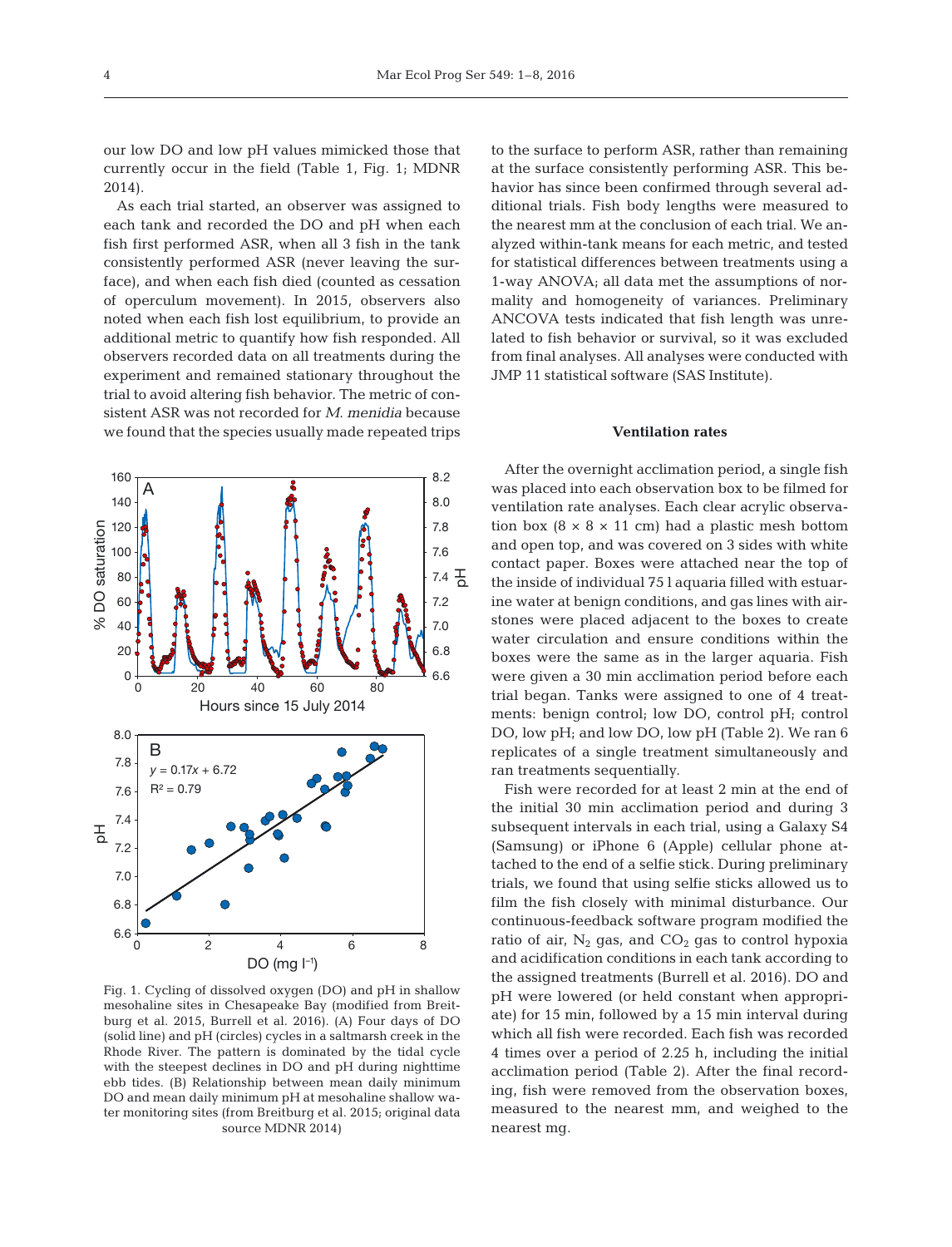| Treatment          | n | Interval 1<br>DO(%) | pH   | Interval 2<br>DO(%) | pH   | Interval 3<br>DO(%) | pH   | Interval 4<br>DO(%) pH |      |
|--------------------|---|---------------------|------|---------------------|------|---------------------|------|------------------------|------|
| Control            | 6 | 100                 | 8.05 | 100                 | 8.05 | 100                 | 8.05 | 100                    | 8.05 |
| Control DO, low pH | 6 | 100                 | 8.05 | 100                 | 7.50 | 100                 | 7.00 | 100                    | 6.60 |
| Low DO, control pH | 6 | 100                 | 8.05 | 75                  | 8.05 | 50                  | 8.05 | 25                     | 8.05 |
| Low DO, low pH     | h | 100                 | 8.05 | 75                  | 7.50 | 50                  | 7.00 | 25                     | 6.60 |

Table 2. Dissolved oxygen (DO) saturation and pH target values at each time point during ventilation trials for each of 4 treatments. Fish were filmed for at least 2 min during each interval. n = number of replicates

To analyze ventilation rates, each video was slowed to half speed and an observer counted the operculum beats per minute (BPM) in 3 haphazardly chosen 10 s periods using a computer widget to calculate rates (www.all8.com/tools/bpm.htm). To ac count for individual variability in basal ventilation rate, we report all data as percent change in BPM from initial. We tested for statistical differences among treatments using a repeated-measures ANOVA; all data met the assumptions of normality and homogeneity of variances. Fish lengths and weights had no significant effect on ventilation rates, so they were excluded from final analyses. All analyses were conducted using JMP 11 (SAS Institute).

## **RESULTS**

#### **Aquatic surface respiration**

In both species in 2014, fish exposed to combined low pH and low DO initiated ASR and died at significantly higher DO concentrations than fish that were only exposed to low DO (Table 3, Fig. 2). *Menidia beryllina* also exhibited ASR consistently at a higher DO concentration when pH was simultaneously lowered than when only DO was reduced. None of the fish in our benign control or low pH-only treatments died during the trials (data not shown). Fish in the low pH-only treatment sporadically performed ASR, but only at dramatically lower pH levels than the fish in our low pH and low DO trials (Table 1).

In 2015, results were similar, and *M. beryllina* exposed to combined low pH and low DO first performed ASR, consistently performed ASR, and exhibited loss of equilibrium at higher DO concentrations than fish that were only exposed to low DO (Table 3, Fig. 2). Fish in the combined low pH and low DO treatment showed a trend towards dying at higher DO concentrations than fish only exposed to low DO, though it was marginally non-significant (Table 3, Fig. 2). *M. menidia* exposed to combined low pH and Table 3. ANOVA results for aquatic surface respiration (ASR) trials using *Menidia menidia* and *M. beryllina* in 2014 and 2015

| Source              | df   | F      | p        |
|---------------------|------|--------|----------|
| 2014                |      |        |          |
| M. menidia          |      |        |          |
| First ASR           | 1,4  | 43.253 | 0.0028   |
| Death               | 1,4  | 28.737 | 0.0058   |
| M. beryllina        |      |        |          |
| First ASR           | 1,28 | 24.953 | < 0.0001 |
| Consistent ASR      | 1,28 | 5.452  | 0.0279   |
| Death               | 1,28 | 11.940 | 0.0018   |
| 2015                |      |        |          |
| M. menidia          |      |        |          |
| First ASR           | 1,16 | 7.220  | 0.0162   |
| Loss of equilibrium | 1,16 | 26.590 | < 0.0001 |
| Death               | 1,16 | 10.080 | 0.0059   |
| M. beryllina        |      |        |          |
| First ASR           | 1,32 | 7.449  | 0.0121   |
| Consistent ASR      | 1,32 | 4.269  | 0.0475   |
| Loss of equilibrium | 1,32 | 7.612  | 0.0117   |
| Death               | 1,32 | 3.253  | 0.0807   |

low DO first performed ASR, exhibited loss of equilibrium, and died at higher DO concentrations than fish that were only exposed to low DO (Table 3, Fig. 2).

#### **Ventilation**

Fish exposed to combined low pH and low DO performed fewer operculum BPM at low DO levels than fish exposed to only low DO  $(F_{3,32} = 38.02, p < 0.0001,$ Fig. 3). Fish exposed to only low pH performed the fewest operculum BPM at low pH levels out of any of our treatments, including the control  $(F_{3,32} = 38.02,$ p < 0.0001, Fig. 3). Control fish did not significantly change their ventilation rates over the duration of each trial (Fig. 3).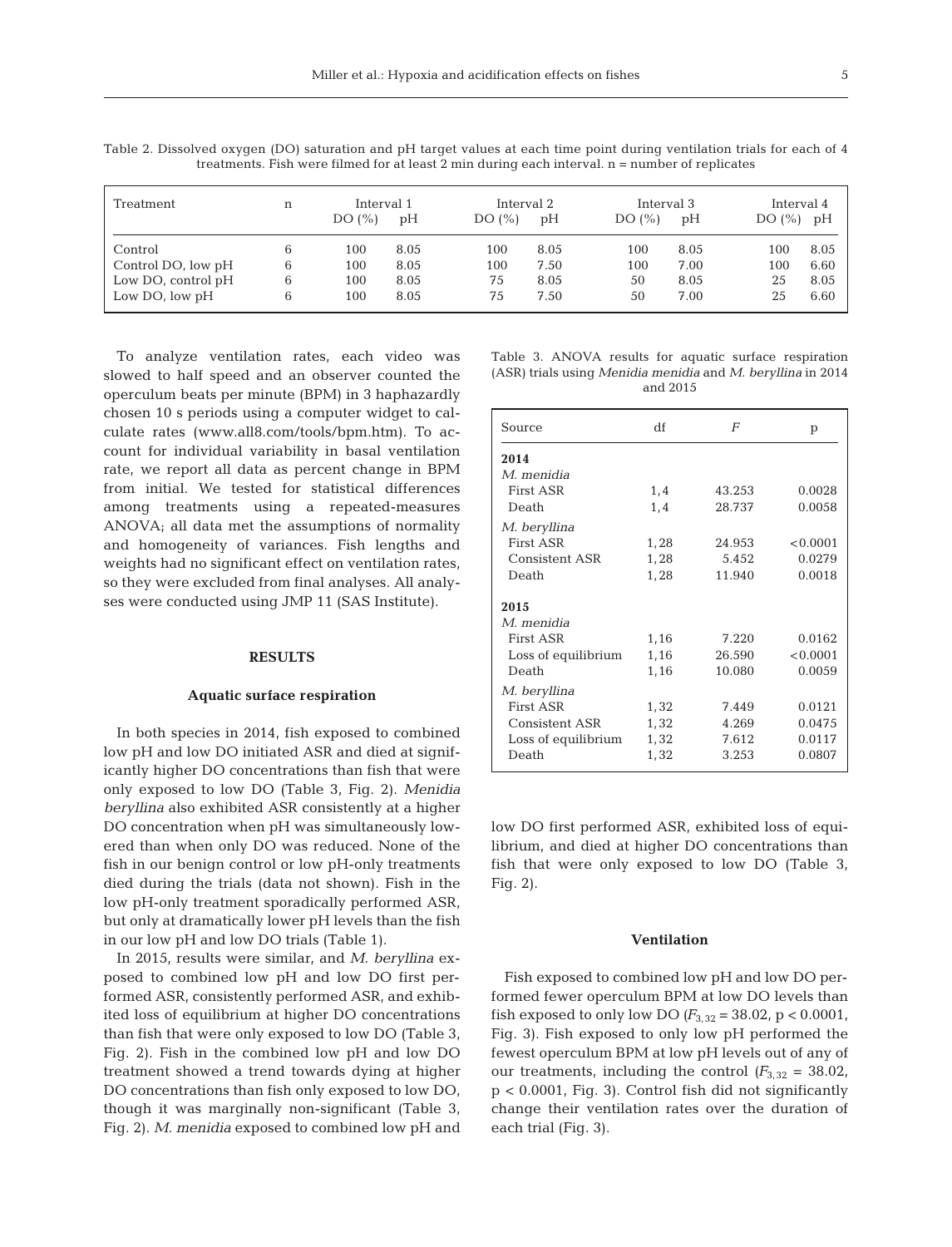

Fig. 3. Percent change in ventilation rate in *Menidia beryllina* at each timepoint during our ventilation trials. Fish exposed to only low dissolved oxygen (DO) beat their opercula at significantly higher rates than fish exposed to low DO and low pH (p < 0.0001), and both rates were higher than control fish ( $p < 0.0001$ ). Fish exposed to only low  $pH$  beat their opercula significantly slower than all other treatments  $(p < 0.0001)$ . Data are mean  $\pm 1$  SE

## **DISCUSSION**

Our study shows that acidification can make fish more sensitive to hypoxia, causing them to perform ASR and die at higher DO concentrations. These results were somewhat surprising, as adult fishes had been widely expected to be minimally affected by increases in acidification, particularly because their blood is considered to be well buffered against external changes in pH (Melzner et al. 2009, Heuer & Grosell 2014). The direct link between  $CO<sub>2</sub>$ -driven Fig. 2. Mean dissolved oxygen (DO) at which (A) *Menidia beryllina* in 2014, (B) *M. menidia* in 2014, (C) *M. beryllina* in 2015, and (D) *M. menidia* in 2015 first performed aquatic surface respiration (ASR), consistently performed ASR (*M. beryllina* only), exhibited loss of equilibrium (2015 only), and died during our trials. White bars represent trials during which we only lowered DO, while gray bars represent trials during which we lowered both DO and pH. Differences between treatments are significant (p < 0.05) for every metric except death of *M. beryllina* in 2015 (panel C). Data are mean ±1 SE

acidification and death in adult fish found in our study may have an especially strong impact on species inhabiting estuaries and the nearshore, where  $pH$  is more variable and can be lower—and  $pCO<sub>2</sub>$ higher — than oceanic environments, and acidification from atmospheric  $CO<sub>2</sub>$  will be combined with respiration-driven acidification. It is possible that acidification may also increase sensitivity to low DO in other habitats, such as oxygen minimum and limiting zones, that are expanding and experiencing increasingly severe deoxygenation with climate change (Keeling et al. 2010).

B

D

Death

Death

The combination of hypoxia and increasing acidification may not only cause direct mortality of fishes, but also have important indirect effects on their populations. Performing ASR at higher DO concentrations and for longer periods of time could substantially increase a fish's risk of predation, causing increased mortality under hypoxic conditions that the fish might otherwise survive. Increased acidification could also render uninhabitable some locations that are currently considered marginal, reducing the amount of habitat available for these forage species.

Our investigation of ventilation rates revealed a potential mechanism for the change in ASR behavior and mortality we observed in our study. Fish exposed to low pH actually slowed their ventilation, beating their opercula less frequently than control fish, without any change in DO concentrations (Fig. 3). When we lowered DO as well as pH, fish beat their opercula less than fish exposed to only low DO (Fig. 3), indicating that low pH is likely suppressing ventilation in some way. It is therefore possible that fish exposed to low DO and low pH in our ASR trials were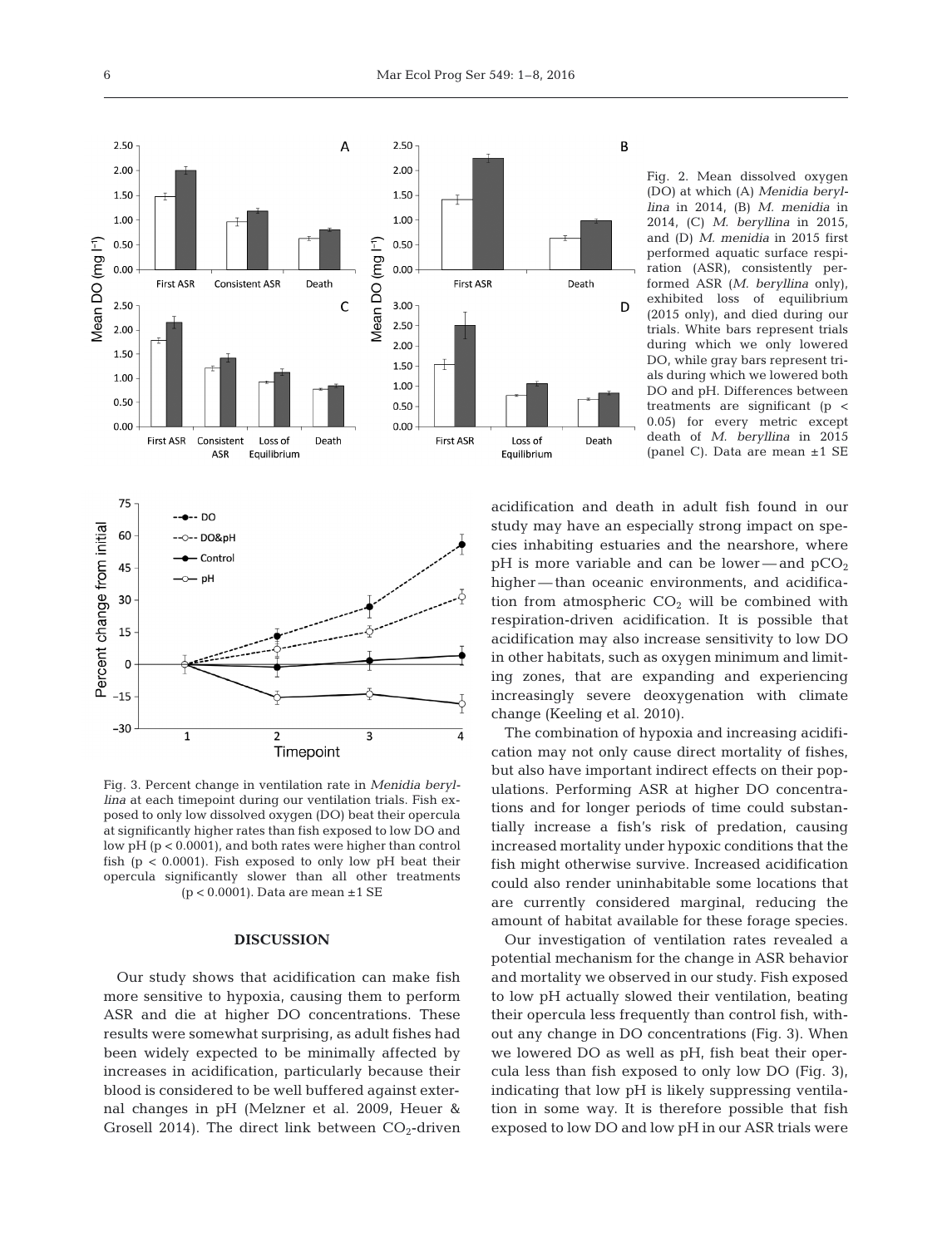receiving less water over their gills due to suppressed ventilation, which caused them to perform ASR and die at higher DO concentrations than fish that were not exposed to low pH. Although we consider it likely that there is a mechanistic link between reduced ventilation rates and other responses we measured, we cannot rule out the possibility that the fish were increasing the amplitude of operculum beats (Mikheev et al. 2014) and therefore maintaining or increasing water flow over their gills.

In addition to the decline in ventilation rates we observed under acidification, there are a number of other potential physiological mechanisms that could ex plain the mortality and performance of ASR at higher DO concentrations which we observed in fish ex posed to both acidification and hypoxia. Coping with the physiological problems associated with increased  $CO<sub>2</sub>$ , such as respiratory acidosis (Esbaugh et al. 2012) or increased blood pressure (Perry et al. 1999), may make individuals more susceptible to hypoxia by raising their overall energy requirements. Oxygen levels in the blood could be reduced through Bohr or Root effects, whereby increased  $CO<sub>2</sub>$  in the bloodstream causes a reduction in the oxygen-binding capability and carrying capacity of hemoglobin (Berenbrink et al. 2011, Zaprudnova et al. 2015). Additionally, receptors on fish gills sense DO concentrations, triggering responses such as ASR or in creased ventilation when levels decline past a threshold (Florindo et al. 2006, Zeraik et al. 2013), and most species likely have additional receptors that are sensitive to  $CO<sub>2</sub>$  or pH, potentially similarly prompting a response (Burleson & Smatresk 2000, Gilmour 2011, Milsom 2012). Without further study on the location and sensitivity of these receptors, however, the physiological mechanism behind our results is unclear.

This study demonstrates the importance of testing multiple stressors when investigating the impact of climate change and other human effects on marine and estuarine organisms. Fish in our study showed no differences in ASR behavior when only subjected to pH stress, surviving pH values as low as 5.8 (the lowest our system could produce) without any loss of acidification, we could have concluded that it will have no effect on fish survival, though it likely will have substantial direct and indirect effects when combined with other common stressors.

Finally, though most acidification research has focused on larvae or juveniles, our research indicates that all life stages should be considered when determining how species will respond to climate change,

and that there may be no 'refuge' life stage, where an individual becomes relatively immune to acidification. Instead, acidification appears to be a stressor capable of directly and indirectly disrupting all life stages of organisms, even hardy adult estuarine fish living in abiotically stressful environments that experience natural daily fluctuations in pH.

*Acknowledgements.* We thank A. Collier, D. Comba, and W. McBurney for assistance with field collections and laboratory observations. C. Lord and J. Behrens provided useful comments on the manuscript, and A. Reynolds analyzed our alkalinity samples. Fish were collected under a scientific collection permit from the Maryland Department of Natural Resources Fisheries Service. This work was funded by a Smithsonian Postdoctoral Fellowship award to S.H.M. and a NOAA Center for Sponsored Coastal Ocean Research grant (NA10NOS4780138) to D.L.B.

#### LITERATURE CITED

- ▶ [Altieri AH, Gedan KB \(2015\) Climate change and dead](http://dx.doi.org/10.1111/gcb.12754) zones. Glob Change Biol 21: 1395−1406
- ► [Baumann H, Talmage SC, Gobler CJ \(2012\) Reduced early](http://dx.doi.org/10.1038/nclimate1291) life growth and survival in a fish in direct response to increased carbon dioxide. Nat Clim Change 2: 38−41
- [Baumann H, Wallace RB, Tagliaferri T, Gobler CJ \(2015\)](http://dx.doi.org/10.1007/s12237-014-9800-y) ➤ Large natural pH,  $CO<sub>2</sub>$  and  $O<sub>2</sub>$  fluctuations in a temperate tidal salt marsh on diel, seasonal, and interannual time scales. Estuaries Coasts 38: 220−231
- [Berenbrink M, Koldkjaer P, Wright EH, Kepp O, da Silva AJ](http://dx.doi.org/10.1111/j.1748-1716.2010.02243.x) ➤ (2011) Magnitude of the Root effect in red blood cells and haemoglobin solutions of fishes: a tribute to August Krogh. Acta Physiol (Oxf) 202:583-592
- ▶ [Billerbeck JM, Schultz ET, Conover DO \(2000\) Adaptive](http://dx.doi.org/10.1007/PL00008848) variation in energy acquisition and allocation among latitudinal populations of the Atlantic silverside. Oecologia 122:210−219
- ► [Bopp L, Resplandy L, Orr JC, Doney SC and others \(2013\)](http://dx.doi.org/10.5194/bg-10-6225-2013) Multiple stressors of ocean ecosystems in the 21st century: projections with CMIP5 models. Biogeosciences 10: 6225−6245
- ▶ [Brander SM, Connon RE, He G, Hobbs JA and others \(2013\)](http://dx.doi.org/10.1371/journal.pone.0074251) From 'omics to otoliths: responses of an estuarine fish to endocrine disrupting compounds across biological scales. PLoS One 8:e74251
- ▶ [Breitburg DL, Hondorp DW, Davias LA, Diaz RJ \(2009\)](http://dx.doi.org/10.1146/annurev.marine.010908.163754) Hypoxia, nitrogen, and fisheries: integrating effects across local and global landscapes. Annu Rev Mar Sci 1: 329−349
- equilibrium. If we had investigated only the effect of  $\triangleright$  [Breitburg DL, Salisbury J, Bernhard JM, Cai WJ and others](http://dx.doi.org/10.1002/lom3.10077) (2015) And on top of all that… coping with ocean acidification in the midst of many stressors. Oceanography (Wash DC) 28:48-61
	- Burleson ML, Smatresk NJ (2000) Branchial chemoreceptors mediate ventilatory responses to hypercapnic acidosis in channel catfish. Comp Biochem Physiol A 125: 403−414
	- Burrell RB, Keppel AG, Clark VM, Breitburg DL (2016) An automated monitoring and control system for flowthrough co-cyling hypoxia and pH experiments. Limnol Oceanogr Methods 14:168–185